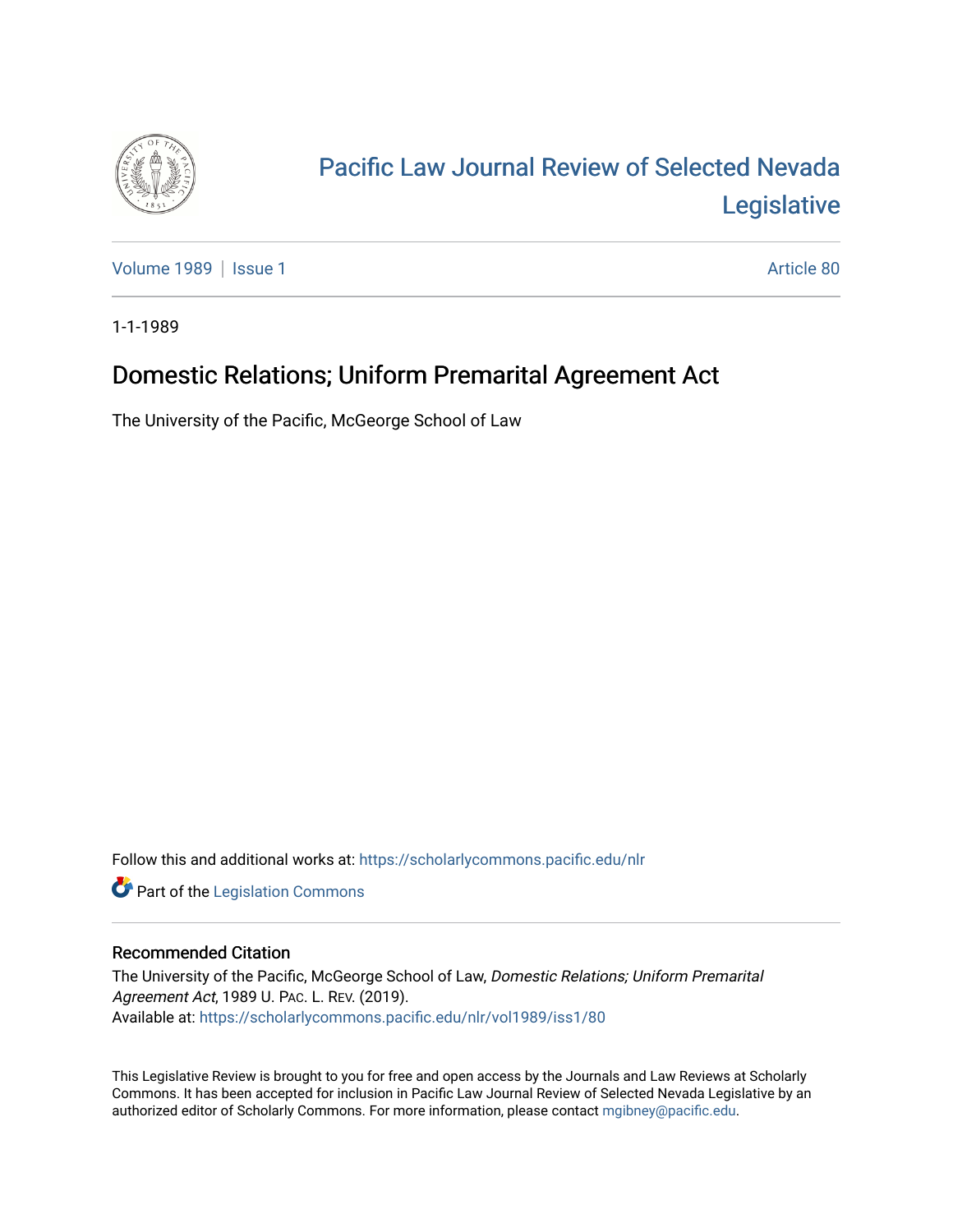## **Domestic Relations; Uniform Premarital Agreement Act**

NEV. REV. STAT. §§ 11.\_\_, 146.\_\_ (new); §§ 115.060, 123.010, 123.259, 125.150, 125.200, 125.210, 134.005, 135.060, 201.040 (amended).

AB 296 (Committee on Judiciary); 1989 STAT. Ch. 472

Under existing law, a marriage contract<sup>1</sup> or judicial proceeding<sup>2</sup> governs the property<sup>3</sup> rights of a husband and wife.<sup>4</sup> Chapter  $472$ adopts the Uniform Premarital Agreement Act, (UPAA).<sup>5</sup> Under the UPAA, a premarital agreement<sup>6</sup> must be in writing, signed by both parties, and is valid without consideration.<sup>7</sup> A premarital agreement is effective upon marriage and can only be amended or revoked in writing. 8

Chapter 472 allows parties to a premarital agreement to contract concerning: (1) Rights and obligations in any property, wherever that property is located;9 (2) rights to control, manage, and dispose of

4. *See id.* § 123.010 (1987). *See also* NEv. CoNST. art. IV, § 31 (rights and obligations of husband and wife).

5. 1989 Nev. Stat. ch. 472, sees. 1-11, at \_(enacting NEv. REv. STAT. §§ 11.--.-). *See id.* sec. 2, at\_ (enacting NEV. REv. STAT. § \I.\_) (Chapter 472 may be cited as the UPAA). In July 1983, the National Conference of Commissioners on State Law approved the UPAA. Freed & Walker, *Family Law in the Fifty States: An Overview,* 21 FAM. L.Q. 417, 560 (1988). The American Bar Association's House of Delegates adopted the UPAA in 1984. *!d.* As of winter 1988, Arkansas, California, Hawaii, Maine, Montana, North Dakota, Oregon, Rhode Island, Texas, and Virginia have enacted the UPAA and the Act is pending in the District of Columbia, Idaho, Kansas, Massachusetts, Minnesota, Michigan, New Jersey, North Carolina, Oklahoma, Washington, and West Virginia. */d.* Colorado adopted a Marital Agreement Act in 1986 modeled on the UPAA. *Jd. See id.* at 417 (effect of premarital agreements upon divorce).

6. See 1989 Nev. Stat. ch. 472, sec. 4, at \_\_ (enacting NEV. REV. STAT. § 11. (premarital agreement means an agreement between prospective spouses made in contemplation of marriage and to be effective upon marriage). *See also* NEv. REv. STAT. § 104.1201 3 (1987) (definition of agreement).

7. 1989 Nev. Stat. ch. 472, sec. 5, at \_\_ (enacting NEv. REV. STAT. § 11.\_\_\_).

8. *Id.* secs. 7, 8, at ...... (enacting NEV. REV. STAT. §§ 11......., 11...........) (consideration is not required for change or revocation of agreement).

ot required for change or revocation of agreement).<br>9. *See id.* sec. 6, at \_\_\_ (enacting NEV. REV. STAT. § 11.\_\_\_). *See also id.* sec. 4, at \_\_\_<br>(enacting NEV. REV. STAT. § 11.\_\_\_) (property means an interest, present or equitable, vested or contingent, in real or personal property, including income and earnings).

I. *See* NEv. REV. STAT. § 123.080 1 (1987) (a husband and wife cannot contract to alter their legal relationship except as to their property).

<sup>2.</sup> *See id.* §§ 125.150 (1987) (disposition of community property in divorce proceedings); 125.190 (1987) (when a cause for divorce exists, a spouse may maintain an action for permanent support without filing for divorce); 123.259 (1987) (amended by 1989 Nev. Stat. ch. 170, sec. 13, at \_) (spouse or guardian of a spouse can petition for division of community property when in the best interest of both spouses, and when division would permit one spouse to qualify under state plan for assistance to the medically indigent).

<sup>3.</sup> See *id.* §§ 123.130 (1987) (separate property defined); 123.220 (1987) (community property defined).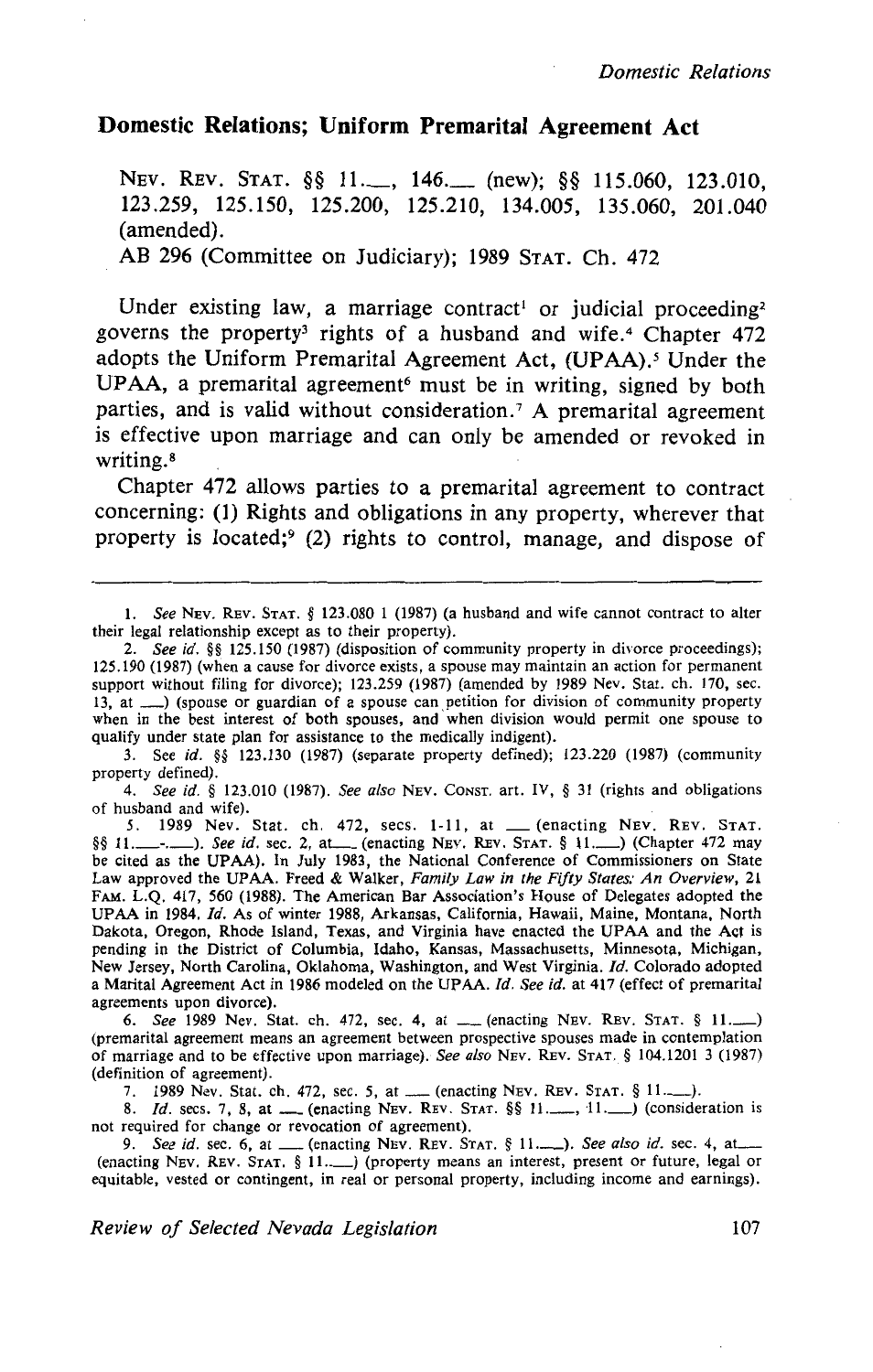property; 10 (3) the transfer of property upon separation, divorce, or death; 11 (4) modification or elimination of alimony or support or maintenance of a spouse;<sup>12</sup> (5) wills or trusts;<sup>13</sup> (6) receipt of life insurance benefits;<sup>14</sup> (7) the choice of law governing the agreement;<sup>15</sup> and (8) any other personal rights and obligations. <sup>16</sup>

A premarital agreement is not enforceable under the UPAA if the agreement was entered into involuntarily, $17$  the agreement is unconscionable,<sup>18</sup> or one party did not receive a fair and reasonable disclosure of the property or financial obligations of the other party . 19 A premarital agreement to a void marriage is enforceable only to the extent necessary to avoid an inequitable result.<sup>20</sup>

Under Chapter 472, the statute of limitations for an action arising under a premarital agreement is tolled during the marriage of the parties. 21 Equitable defenses, including laches and estoppel, exist to limit the time for enforcement of the agreement.<sup>22</sup>

Under Chapter 472, the provisions of a premarital agreement supersede property declared as a homestead,<sup>23</sup> inheritance,<sup>24</sup> a court order dividing community property,<sup> $25$ </sup> and probate provisions for

13. *Id.* sec. 6, at \_\_ (enacting NEV. REV. STAT. § 11. \_\_).

- 14. *Id.*
- 15. /d.

16. *Id.* The agreement cannot be in violation of any public policy or criminal statute. */d.* 

17. *Id.* sec. 9, at <u>...</u> (enacting NEV. REV. STAT. § 11......).

18. *Id.* (court determines unconscionability as a matter of law).

19. *Id.* (a spouse not receiving a fair and reasonable disclosure must also prove that the right to receive such disclosure of the other's property was not voluntarily and expressly waived and that the aggreived party did not, or could not have reasonably had, knowledge of other's property and obligations). *See generally* Freed & Walker, *Family Law in the Fifty States: An Overview,* 21 FAM. L.Q. 417 (1988) (discussing recent state court decisions regarding fraud and unconscionability in premarital agreements).

unconscionability in premarital agreements).<br>20. 1989 Nev. Stat. ch. 472, sec. 10, at — (enacting NEv. REv. STAT. § 11. — ).

20. **1989 Nev. Stat. cn. 4/2, sec. 10, at .....** (enacting NEv. R<br>21. *Id.* sec. 11, at ....... (enacting NEV. REV. STAT. § 11........).

 $22.$  *Id.* 

23. 1989 Nev. Stat. ch. 472, sec. 17, at\_ (amending NEv. REv. STAT. § 115.060). *See*  NEv. REv. STAT. §§ 115.010 (1987) (homestead defined and exemption not exceeding \$90,000 permitted); 115.020 (1987) (requirements for homestead declaration).

24. 1989 Nev. Stat. ch. 472, sec. 18, at\_ (amending NEv. REv. STAT. § 134.005). *See also* NEv. REv. STAT. §§ 134.005-.210 (1987) (governing succession of community and separate property upon death of husband or wife).

25. 1989 Nev. Stat. ch. 472, sec. 19, at \_\_\_ (amending NEv. REV. STAT. § 135.060). See NEv. REv. STAT. §§ 125.150 (1987) (disposition of community property in divorce proceedings); 125.190 (1987) (when a cause for divorce exists, a spouse may maintain an action for permanent

<sup>10.</sup> *Id.* sec. 6, at <u>equal enacting NEV. REV. STAT.</u> § 11. (includes right to buy, sell, use, transfer, exchange, abandon, lease, consume, expend, assign, create a security interest in, mortgage, or encumber).

<sup>11.</sup> *Id.* (disposition of property includes occurrence or nonoccurrence of any other event). 12. *Id. See id.* sec. 9, at <u>eque</u> (enacting NEV. REV. STAT. § 11...........) (modification or elimination permitted unless that would cause one party to require public assistance). Under Chapter 472, a premarital agreement cannot adversely affect a child's right to support. */d.*  sec. 6, at  $\frac{1}{2}$  (enacting NEV. REV. STAT. § 11..........).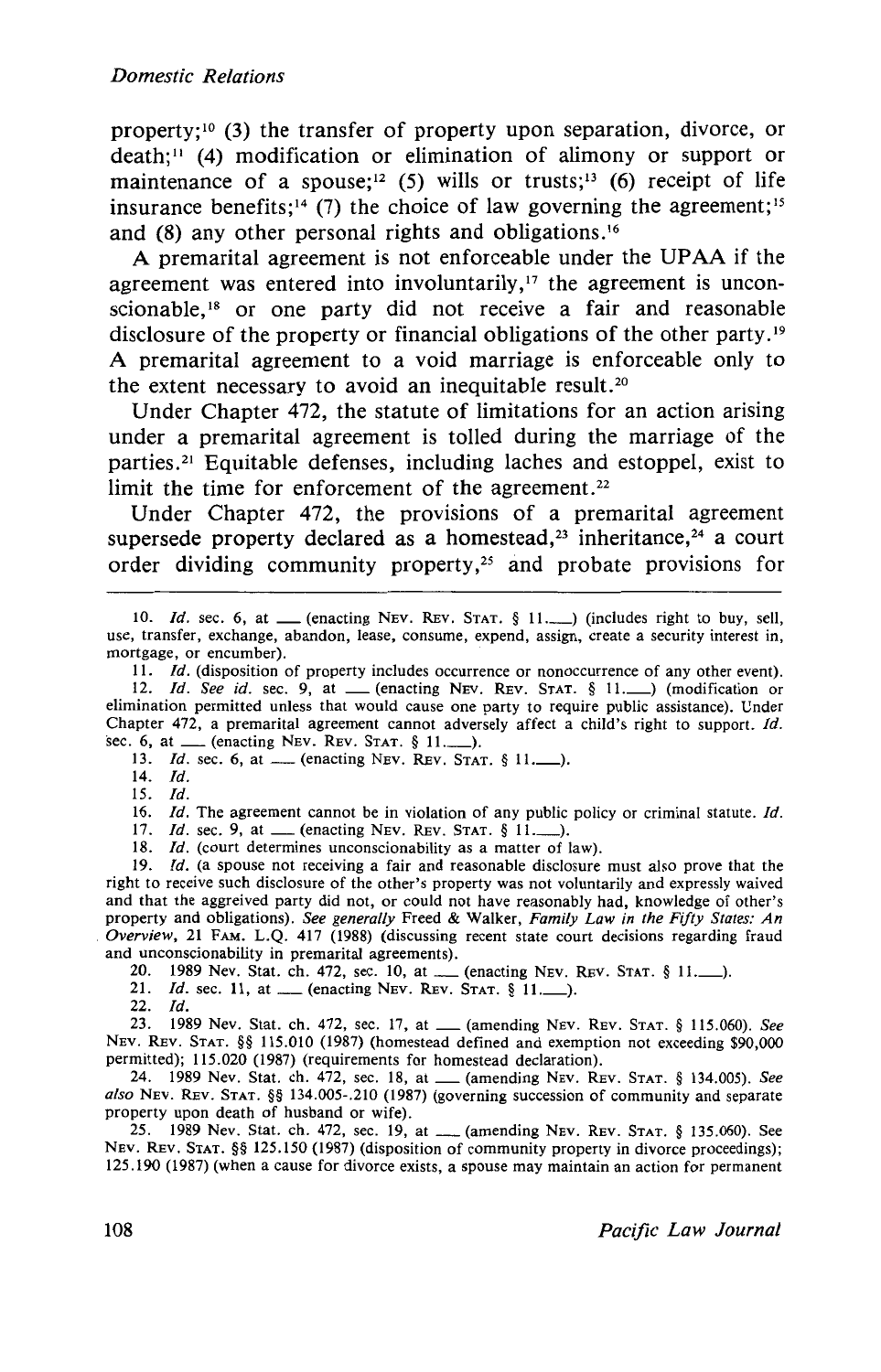support of a family of a deceased person.<sup>26</sup> Under existing law, a court can issue a temporary order providing for support of a deserted spouse or child.<sup>27</sup> Under Chapter 472, the provisions of a premarital agreement do not limit the court's authority to issue a temporary order requiring support. 28

Chapter 472 applies to premarital agreements executed on or after October 1, 1989.29 Agreements before that date are enforceable if the agreement conforms to either state common law or the provisions of the UPAA.<sup>30</sup>

*RRH* 

27. NEv. REv. STAT. § 201.040 (1987) (amended by 1989 Nev. Stat. ch. 472, sec. 21, at ->·

- 28. 1989 Nev. Stat. ch. 472, sec. 21, at ...... (amending NEv. REv. STAT. § 201.040). 28. 1989 Nev. Stat. ch. 4<br>29. *Id.* sec. 22, at <u>---</u> ...<br>30. *Id.*
- 

*Review of Selected Nevada Legislation* 109

support without filing for divorce); 123.259 (1987) (amended by 1989 Nev. Stat. ch. 170, sec. 2, at  $\Box$ ) (spouse or guardian of a spouse can petition for division of community property when in the best interest of both spouses, and when division would permit one spouse to qualify under state plan for assistance to the medically indigent).

<sup>26. 1989</sup> Nev. Stat. ch. 472, sec. 20, at \_(enacting NEV. REv. STAT. § 146.\_). *See*  NEv. REv. STAT. §§ 146.010-146.080 (1987) (probate provisions for support of the family of a deceased spouse leaving a surviving spouse or minor child). These provisions include a homestead exemption. *Id.*